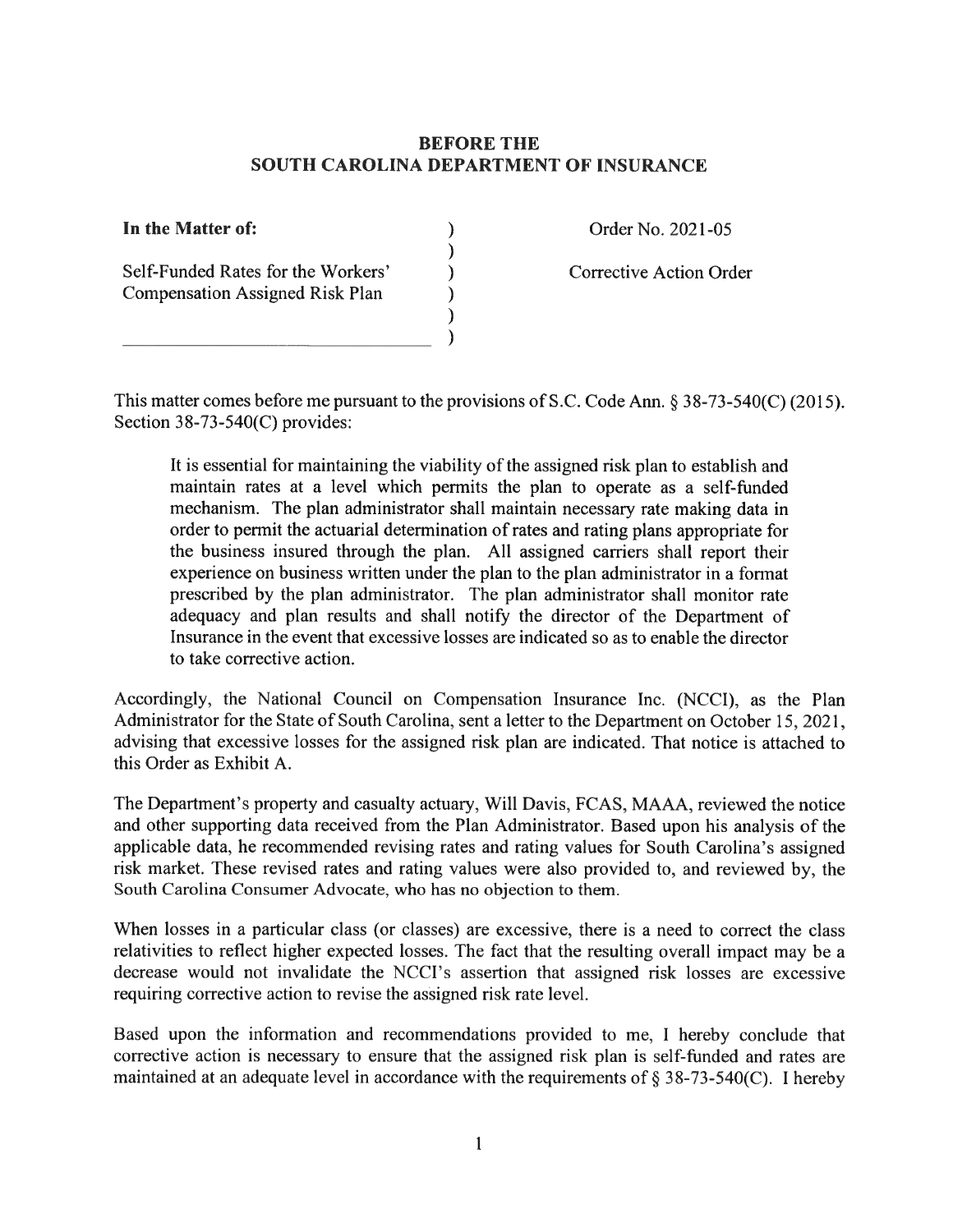adopt and approve the recommendations contained in the actuarial report provided by the Department's actuary.

IT IS THEREFORE ORDERED THAT in calculating the revised rates and rating values for the industrial class codes in South Carolina's assigned risk market, a loss cost multiplier of 3.326 shall be applied to the February 1, 2022, South Carolina voluntary market loss costs.

IT IS FURTHER ORDERED THAT revised assigned risk rates for the federal and coal mine class codes shall be calculated via application of a loss cost multiplier calculated based on the same expense and differential provisions underlying the industrial class codes' 3.326 loss cost multiplier and reflecting the most recent federal assessment and benefit levels.

IT IS FURTHER ORDERED THAT the minimum premium for assigned risks be reduced from \$1,500 to \$1,000.

Rayme Stem

Raymond G. Farmer Director

Columbia, South Carolina

December 20, 2021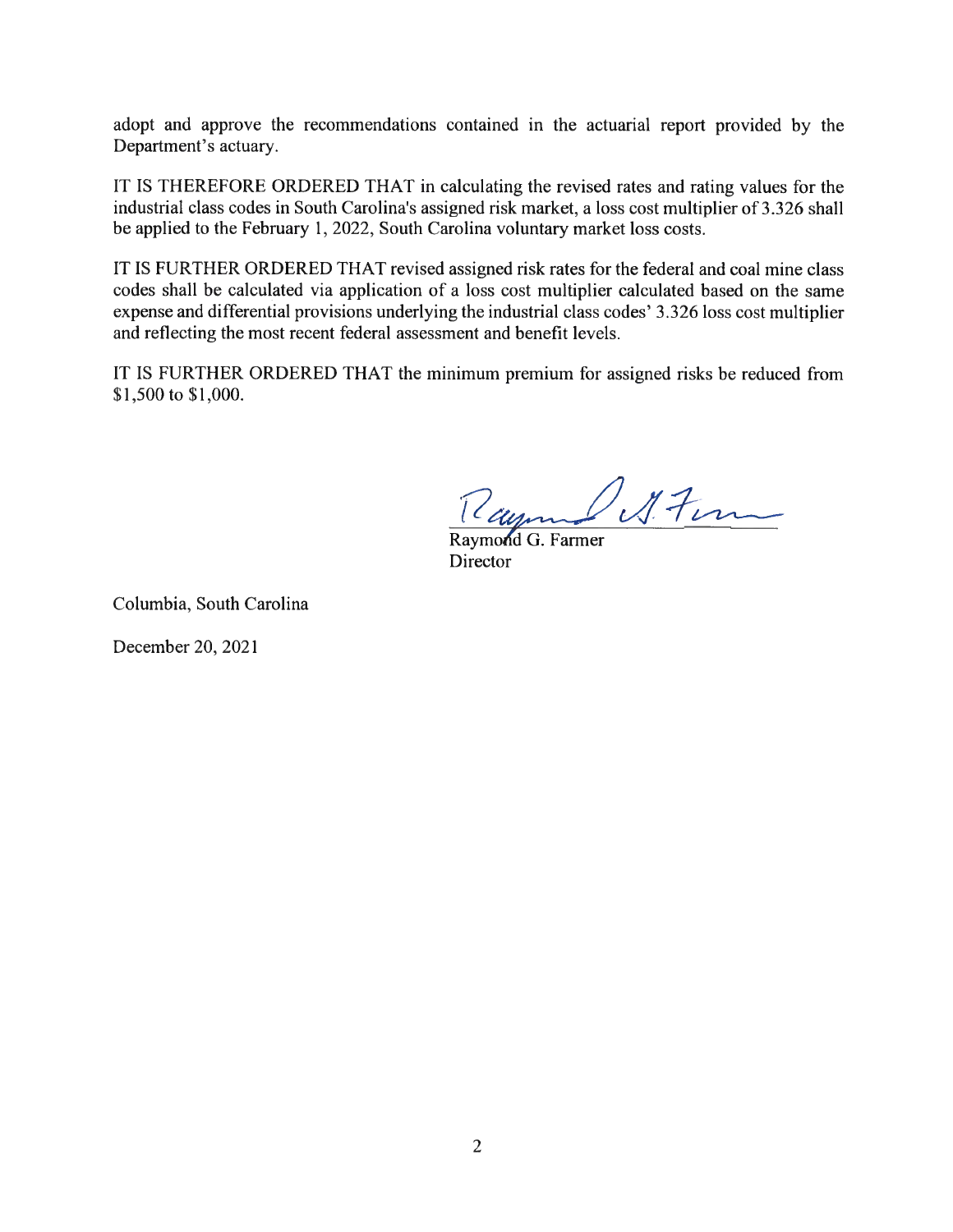## *CORRECTIVE ACTION ORDER NO. 2021-05*

## *Exhibit A: NCCI Letter Dated October 15, 2021*

*(SEE THE FOLLOWING PAGE)*

*[THIS SPACE INTENTIONALLY LEFT BLANK]*